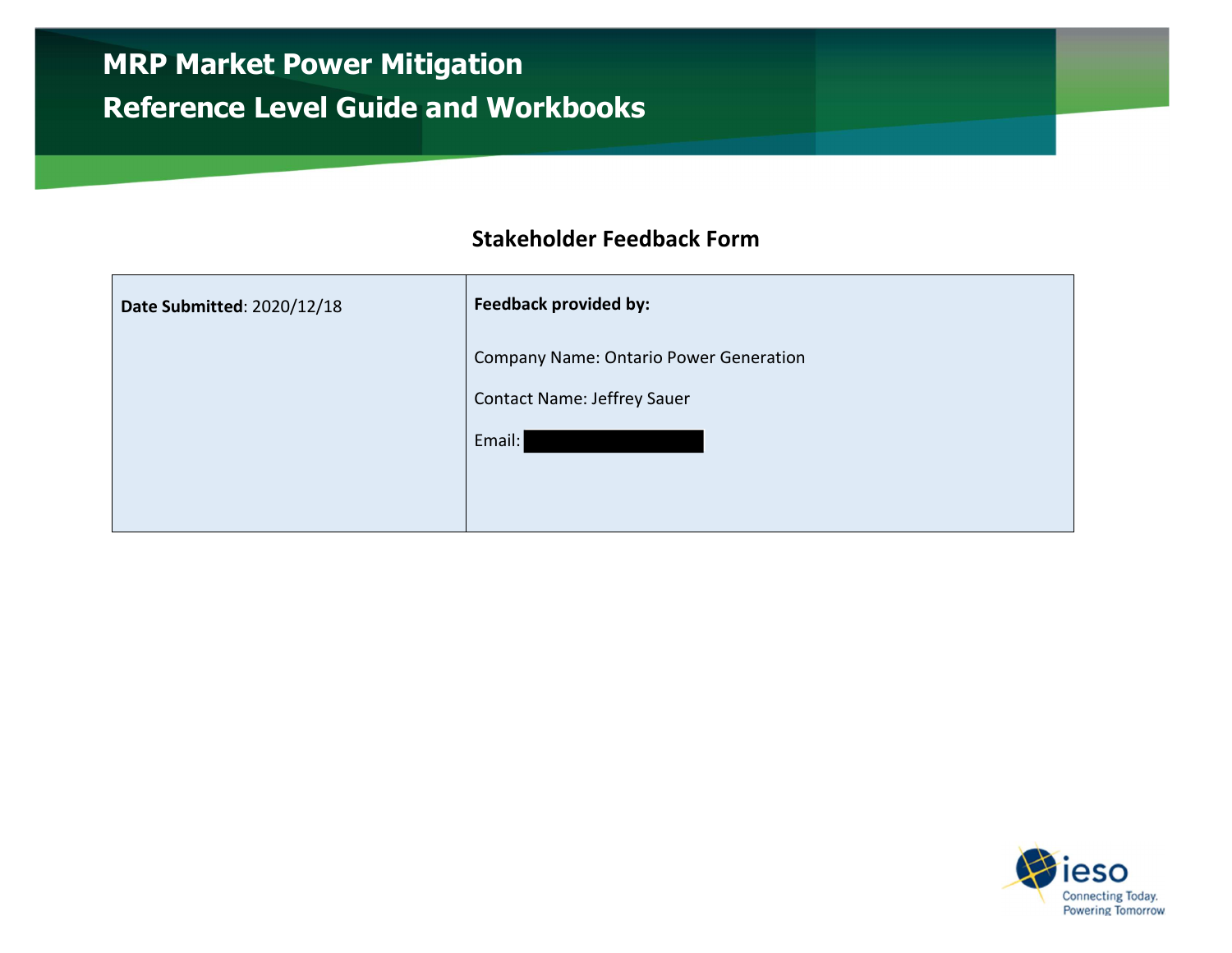OPG appreciates the opportunity to provide comments on the IESO Reference Level Cost Workbooks and the November, 2020 Reference Levels and Reference Quantities Pre-Reading Document, acknowledging the IESO's work modifying sections to respond to Market Participant (MP) feedback. Reference levels have broad operational impacts, and OPG stresses that they must be properly integrated with the new calculation engine and hydroelectric parameter design. OPG has included comments on changes to the pre-reading document, as well as general comments on concepts discussed throughout the stakeholdering process.

## General:

 The IESO indicated in its response to the Grid & Market Operation Integration Detailed Design Document comments that many of the hydroelectric parameters available to the Pre-dispatch and Day Ahead calculation engines could not feasibly be included in the Real Time calculation engine. The IESO stated that instead,

"Market participants can manage the opportunity cost of balancing real-time deviations from DAM schedules by adjusting their offer prices in the hours that starts are scheduled. Submitting higher opportunity costs to reflect the additional use of starts, in effect, provides a way for the real-time calculation engine to consider whether additional starts should be used now or saved for subsequent hours."

OPG agrees that if the new hydroelectric parameters cannot be integrated into the RT Calculation Engine, the additional costs required to manage operational constraints will by necessity need to be reflected as an opportunity cost in the reference levels. While the opportunity cost calculation as outlined by the IESO addresses some technical restrictions, it does not fully address all opportunity costs. For example:

- a. Good utility practice dictates that hydroelectric resources reserve at least one hour of energy for use in system contingencies and OR activations. The IESO should consider the system value of such contingency energy in reference levels. Such energy needs to be either offered as a different category or at a high enough price to reflect its value and avoid dispatch outside of contingencies.
- b. If a resource has only one unit hour of energy available, the energy could be scheduled as one hour of energy, or as many hours of OR (extending for the entire duration of its storage horizon). The opportunity cost for that quantum of energy should reflect the total OR revenue that an energy dispatch would cause it to forego.
- c. Similarly, resources with a Maximum Number of Starts Per Day (MNSPD) incur energy and OR opportunity costs. For example, if a resource exhausts its MNSPD by HE6, it will be unable to provide OR for the remaining hours of the day. The reference level will need to capture a higher offer price that reflects both lost opportunity costs for OR as well as any energy costs.
- d. Cascade resources incur an opportunity cost for all stations in the cascade. When an energy dispatch at one generating station requires the other stations to generate or spill due to SEAL restrictions, all stations on the cascade incur an opportunity cost. These multiple opportunity costs will need to be included in the reference levels at each station.
- The IESO should present worked examples of both the Storage Horizon and Intra-day Opportunity Cost calculations to assist MPs in understanding the workbook. The sample table of LMPs provided in section 2.4.6.2 was helpful, but OPG believes that a fully worked example in the implementation phase would allow MPs to provide more insightful feedback.

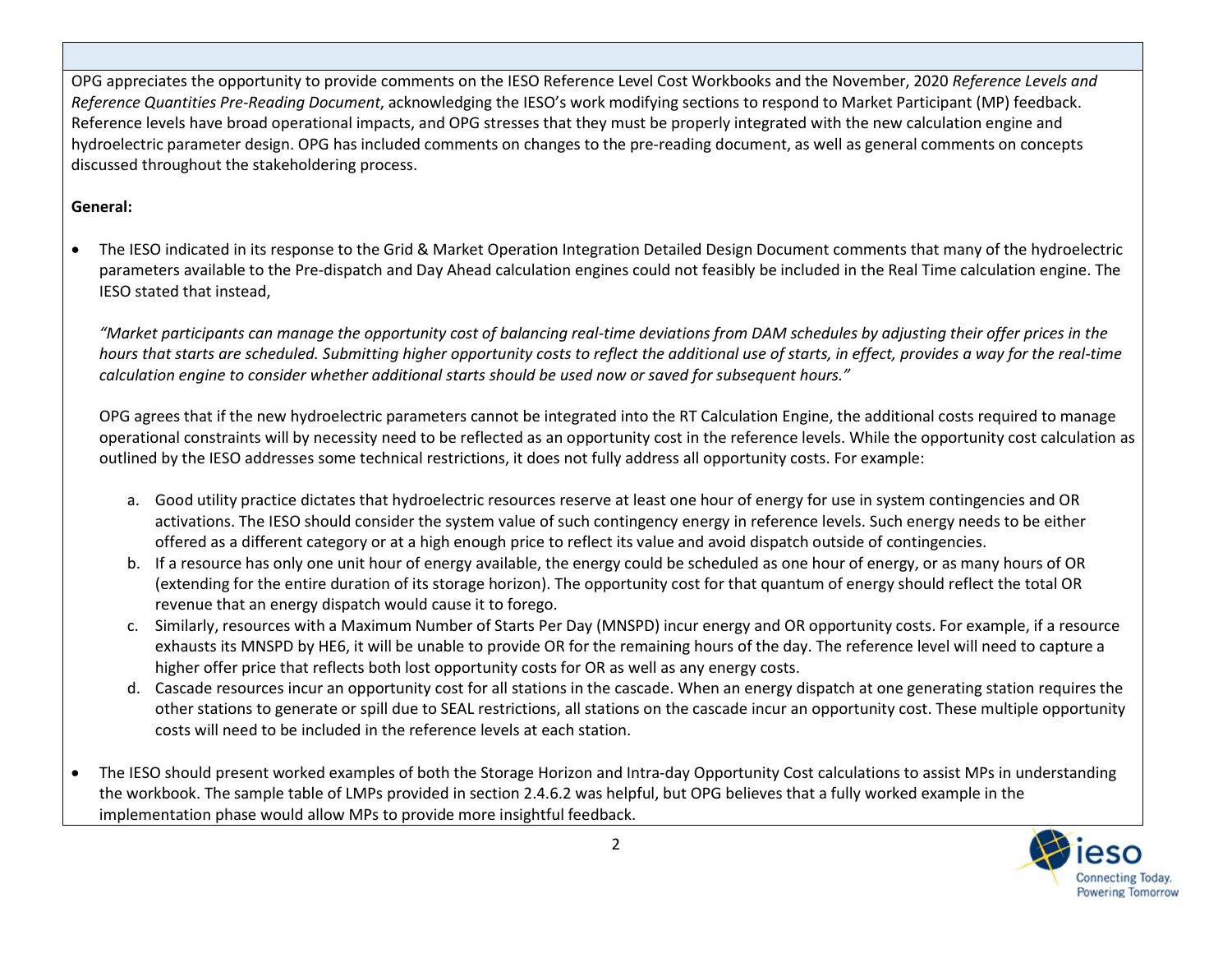| $\sharp$       | Section/Work         | <b>Comment Name</b>                     | <b>Detailed Comment</b>                                                                                                                                                                                                   |
|----------------|----------------------|-----------------------------------------|---------------------------------------------------------------------------------------------------------------------------------------------------------------------------------------------------------------------------|
|                | book                 |                                         |                                                                                                                                                                                                                           |
| $\mathbf{1}$   | 2.4.6<br>Opportunity | <b>Opportunity Cost</b><br>(Volatility) | OPG recommends that the Opportunity Cost adders include a real time volatility index based on individual<br>interval prices. Each interval's dispatch can require a hydroelectric resource to synch or de-synch, generate |
|                | Costs                |                                         |                                                                                                                                                                                                                           |
|                |                      |                                         | water reserved for later in the day, or cause additional cascade impacts. The resource incurs an opportunity                                                                                                              |
|                |                      |                                         | cost in all of these situations, and the IESO's current calculation does not consider that interval prices can be                                                                                                         |
|                |                      |                                         | higher than the average hourly price. For example, an interval priced at \$60 / MWh may drive dispatches at a                                                                                                             |
|                |                      |                                         | hydroelectric resource, but the hourly price that is used by the opportunity cost calculation may be much                                                                                                                 |
|                |                      |                                         | lower. The opportunity cost adder needs to consider this real time volatility if it is to accurately represent costs<br>for generators.                                                                                   |
| $\overline{2}$ | 2.4.6                | <b>Storage Horizon</b>                  | Please provide clarity on the definition and registration process for the storage horizon. OPG interprets this                                                                                                            |
|                | Opportunity          | <b>Opportunity Cost</b>                 | term to describe the maximum length of time in days that a resource can store energy before operational                                                                                                                   |
|                | Costs                | (Clarity Required)                      | restrictions require it to generate that energy. For a hydroelectric resource, such a value varies substantially                                                                                                          |
|                |                      |                                         | with water conditions, discharge from upstream stations, and regulatory requirements - all of which may                                                                                                                   |
|                |                      |                                         | change hourly. Requiring this value to be updated regularly by market participants seems overly complex and                                                                                                               |
|                |                      |                                         | of little benefit.                                                                                                                                                                                                        |
|                |                      |                                         |                                                                                                                                                                                                                           |
|                |                      |                                         | For simplicity, OPG recommends that the storage horizon value included in the workbooks reflects the                                                                                                                      |
|                |                      |                                         | maximum storage horizon (i.e., under low-flow conditions).                                                                                                                                                                |
| 3              | 2.4.6                | <b>Storage Horizon</b>                  | OPG appreciates the IESO's work to update the Opportunity Cost calculation to include the Storage Horizon                                                                                                                 |
|                | Opportunity          | <b>Opportunity Cost</b>                 | opportunity cost and Intra-day Opportunity Cost. By using the previous 28 days' LMPs as an input to the                                                                                                                   |
|                | Costs                | (Seasonality)                           | calculation, the new formula will likely correlate better with market prices. However, the look back period                                                                                                               |
|                |                      |                                         | results in inaccurate opportunity costs during any period where market prices are significantly higher than                                                                                                               |
|                |                      |                                         | they were in the historical study period. For example, at the beginning of summer or winter, prices are higher                                                                                                            |
|                |                      |                                         | than in the shoulder seasons preceding them. This results in low opportunity cost adders that do not capture                                                                                                              |
|                |                      |                                         | the higher market prices that historically occur during summer and winter. To partially mitigate this issue, OPG                                                                                                          |
|                |                      |                                         | is recommending that the IESO considers:                                                                                                                                                                                  |
|                |                      |                                         | a 90 day look back period, and / or                                                                                                                                                                                       |
|                |                      |                                         | a multiplier that accounts for seasonal price variations.<br>Ш.                                                                                                                                                           |

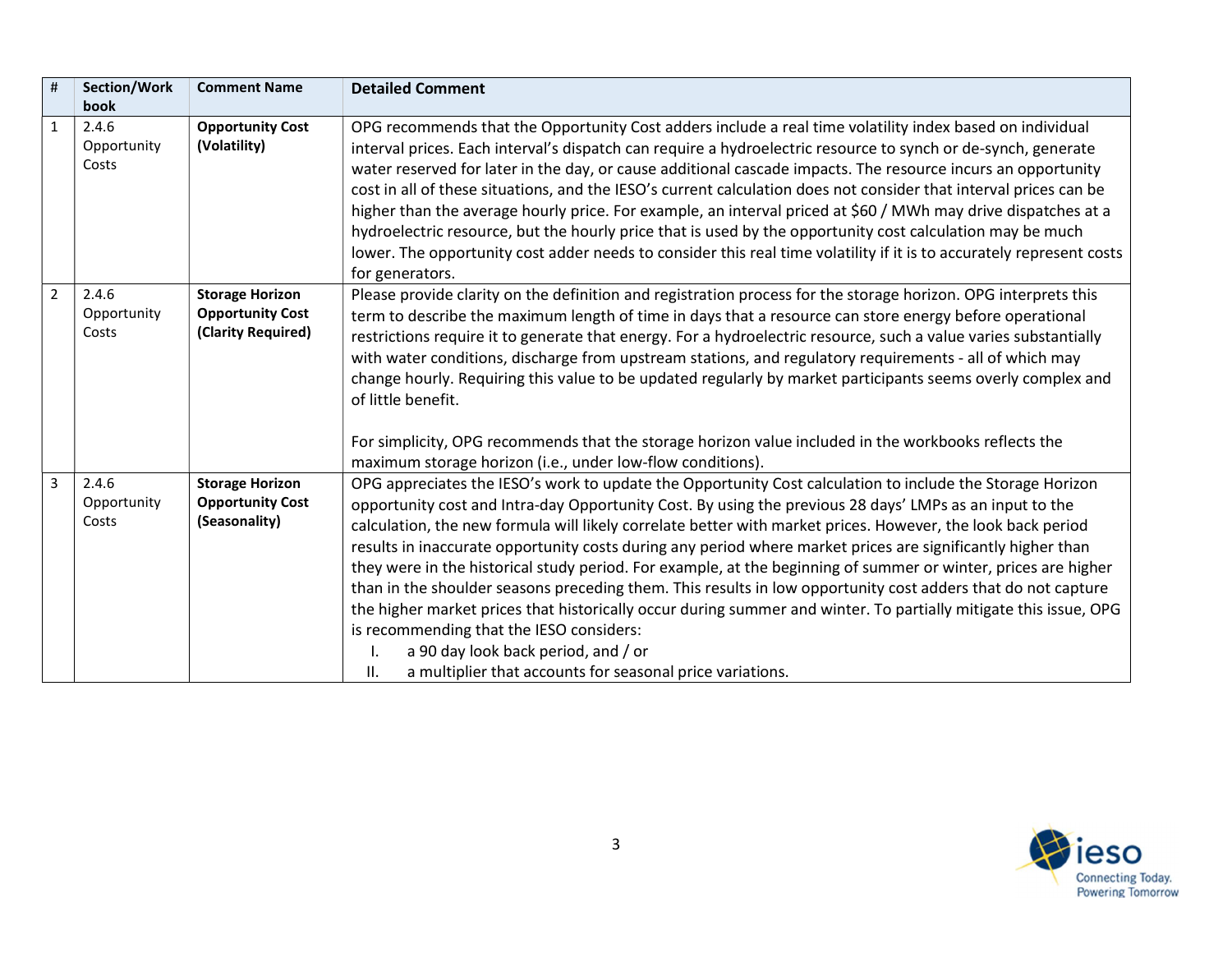| #              | Section/Work                                              | <b>Comment Name</b>                                                                         | <b>Detailed Comment</b>                                                                                                                                                                                                                                                                                                                                                                                                                                                                                                                                                                                                                                                                                                                                                                                                                                                                                                                                                                                                                                                |
|----------------|-----------------------------------------------------------|---------------------------------------------------------------------------------------------|------------------------------------------------------------------------------------------------------------------------------------------------------------------------------------------------------------------------------------------------------------------------------------------------------------------------------------------------------------------------------------------------------------------------------------------------------------------------------------------------------------------------------------------------------------------------------------------------------------------------------------------------------------------------------------------------------------------------------------------------------------------------------------------------------------------------------------------------------------------------------------------------------------------------------------------------------------------------------------------------------------------------------------------------------------------------|
|                | book                                                      |                                                                                             |                                                                                                                                                                                                                                                                                                                                                                                                                                                                                                                                                                                                                                                                                                                                                                                                                                                                                                                                                                                                                                                                        |
| $\overline{4}$ | 2.4.6<br>Opportunity<br>Costs                             | <b>Storage Horizon</b><br><b>Opportunity Cost</b><br>(Use of NY Zone A)                     | The storage horizon opportunity cost calculation uses the ratio of NYZA forward DAM prices to settled DAM<br>prices to calculate the On-Peak and Off-Peak multipliers. OPG assumes the intention of this factor is to adjust<br>for differences between forecasted LBMPs and settled LBMPs in Ontario. OPG agrees that a basis to account<br>for forecast errors is necessary. However, the structural differences between Ontario and New York's markets<br>may cause the chosen measure to be inaccurate. For example:<br>Differences between each market's generation fuel mix may lead to differences between<br>forward/settled bases.<br>Ontario is currently a net exporter, while Zone A receives imports from Ontario and flows directionally<br>II.<br>eastward to Zones G, J, and K.<br>The Ontario DAM timeline is not aligned with NYISO DAM timelines (which closes at 05:00 EPT). This is<br>III.<br>significant because the NY DAM is solved prior to Next Day Gas trading later in the morning which<br>ultimately determines the physical gas price. |
|                |                                                           |                                                                                             | Every market has dynamics that may not reflect those in Ontario and relying on a single zone's price might<br>lead to inaccurate opportunity costs. OPG suggests that a better approach would be to also include price data<br>from Ontario, MISO Indiana Hub and PJM West Hub. A broader selection of data might resolve the issues with<br>using a single zone in the calculation.                                                                                                                                                                                                                                                                                                                                                                                                                                                                                                                                                                                                                                                                                   |
| 5              | 2.4.6<br>Opportunity<br>Costs                             | <b>Storage Horizon</b><br><b>Opportunity Cost</b><br>(On- & Off-Peak<br><b>Multipliers)</b> | OPG suggests that the use of unique multipliers for On- and Off-Peak hours may not reflect current dynamics<br>in Ontario. Penetration of variable generation has led to a more complex price profile, often leading to a mid-<br>afternoon "drop out" period caused by embedded solar. OPG understands that there may be practical factors<br>that make On- and Off- Peak multipliers easier to implement, but the IESO should review the efficacy of such<br>measures on a regular basis and adjust accordingly.                                                                                                                                                                                                                                                                                                                                                                                                                                                                                                                                                     |
| 6              | 2.5.2.1 Total<br>Fuel-Related<br>Costs<br>(Hydroelectric) | <b>Adjustments to GRC</b><br>formula                                                        | OPG appreciates the IESO's work to update the Gross Revenue Charge (GRC) reference price component to<br>reflect the marginal rate. This method is better aligned with the actual method of calculating GRC and should<br>better reflect MPs' actual costs.                                                                                                                                                                                                                                                                                                                                                                                                                                                                                                                                                                                                                                                                                                                                                                                                            |

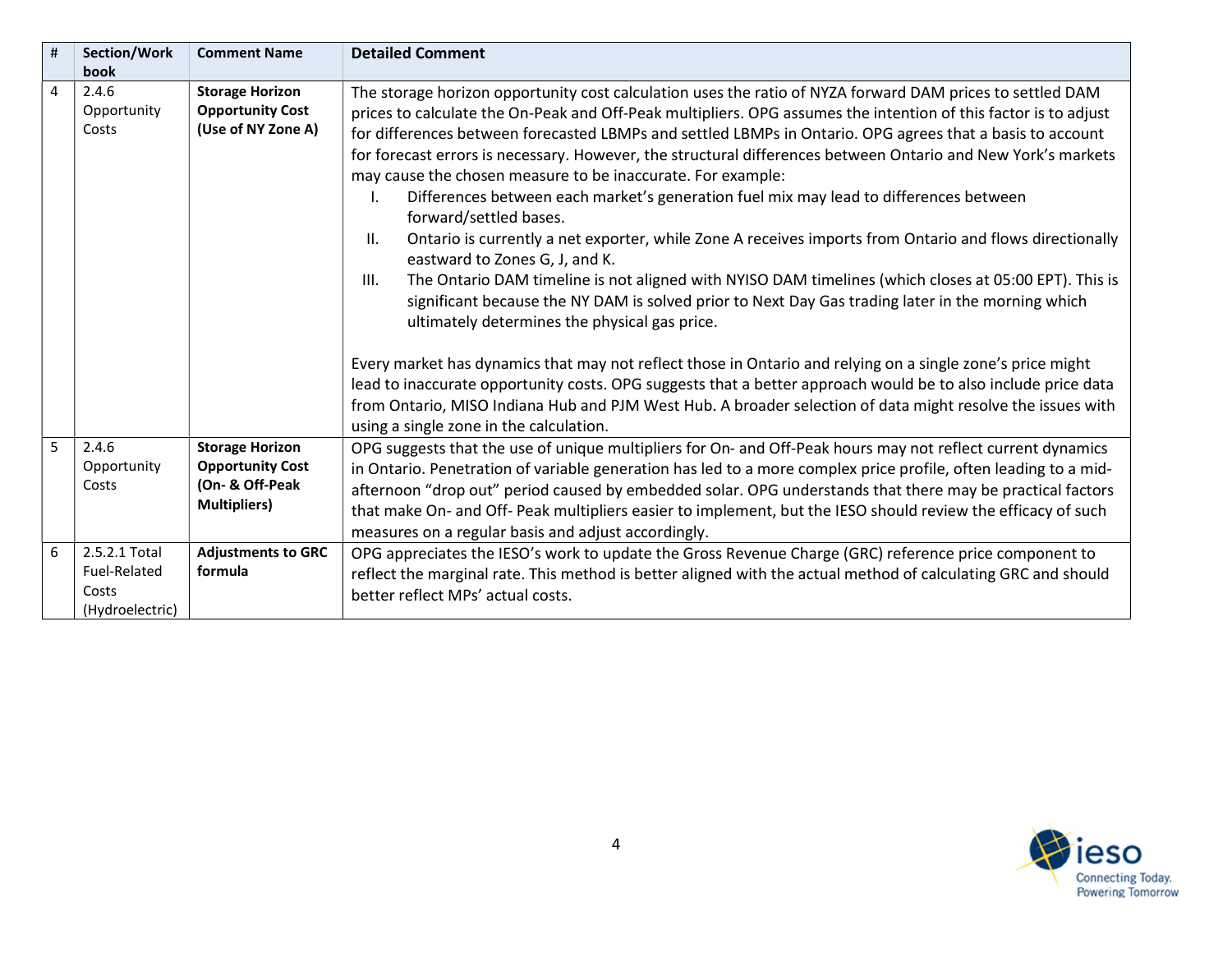| $\sharp$ | <b>Section/Work</b><br>book                                                    | <b>Comment Name</b>                                                                                               | <b>Detailed Comment</b>                                                                                                                                                                                                                                                                                                                                                                                                                                                                                                                                                                                                                                                                                                                                                                                                                                                                        |
|----------|--------------------------------------------------------------------------------|-------------------------------------------------------------------------------------------------------------------|------------------------------------------------------------------------------------------------------------------------------------------------------------------------------------------------------------------------------------------------------------------------------------------------------------------------------------------------------------------------------------------------------------------------------------------------------------------------------------------------------------------------------------------------------------------------------------------------------------------------------------------------------------------------------------------------------------------------------------------------------------------------------------------------------------------------------------------------------------------------------------------------|
| 7        | 3.4.1.6 MGBDT<br>(Thermal)                                                     | <b>Clarity on</b><br>Acceptable forms of<br><b>Documentation</b>                                                  | In the IESO's response to stakeholder feedback on the August 27 Reference Level Guide, the IESO states:<br>"Market participants must provide minimum generation block down time and supporting documentation with<br>recommendations from the OEM on minimum time required for the resource. This documentation that shall<br>include the resource shutdown curve and relevant limitations on the equipment recommended by the OEM<br>before the resource can be restarted after a shutdown."<br>This requirement seems inconsistent with the IESO's statement that they would in general accept:<br>documentation developed by the relevant market participant, evaluated on a case by case basis by the"<br>IESO."<br>Please clarify for which cost categories the IESO will require OEM documentation and / or recommendations.                                                             |
| 8        | 4.2.4 Energy<br>Reference<br>Quantity for<br>Hydroelectric<br><b>Resources</b> | <b>Registration of</b><br>minimum head-<br>based capability                                                       | OPG appreciates the IESO's work updating the Energy Reference Quantity calculation to align with the<br>minimum head-based capability of the resource. This value is more accurate and simpler than the DEL-based<br>proposal in the August 27 pre-reading document.<br>Please explain how the minimum head-based capability will be registered and the process for updating this<br>value. Will this term be strictly limited to use in MPM or will it be used by the calculation engines?                                                                                                                                                                                                                                                                                                                                                                                                    |
| 9        | 4.2.4 OR<br>Reference<br>Quantity for<br>Hydroelectric<br>Resources            | <b>OR Reference</b><br><b>Quantities should be</b><br>based on minimum<br>head-based<br>capability                | The proposed OR reference quantity calculation is based on four different (winter/summer on-peak/off-peak)<br>OR ramp rates. Most hydroelectric units, however, are limited by energy capability, not ramp rates. To simplify<br>the calculation, OPG proposes the use of a single OR reference quantity based on a resource's minimum head-<br>based capability and adjusted for operational restrictions that might limit OR capability. This is similar to the<br>energy reference quantity, and better reflects the changing capabilities of hydroelectric resources.<br>De-rates to a resource's OR capability could be communicated to the IESO via Ancillary Service or Protection<br>Out of Service (ASPOOS) slips. The IESO indicated they were open to the use of ASPOOS slips for OR de-rates in<br>Comment #212 of their response to feedback on the MPM detailed design document. |
| 10       | 4.2.4 OR<br>Reference<br>Quantity for<br>Hydroelectric<br>Resources            | <b>10S and 10N</b><br><b>Operating Reserve</b><br><b>Quantities should be</b><br>credited for other<br>categories | In the current market, participants offering 10S operating reserve can be scheduled for 10N and 30R operating<br>reserve. If the IESO continues to make use of this flexibility after Market Renewal, it should be reflected in the<br>operating reserve reference quantities. This would simplify calculations, as a resource offering 10S OR in<br>excess of its 10S OR reference quantity could be credited as offering 10N and 30R categories. Similarly, 10N<br>offers above the 10N reference quantity should be credited for 30R.                                                                                                                                                                                                                                                                                                                                                       |